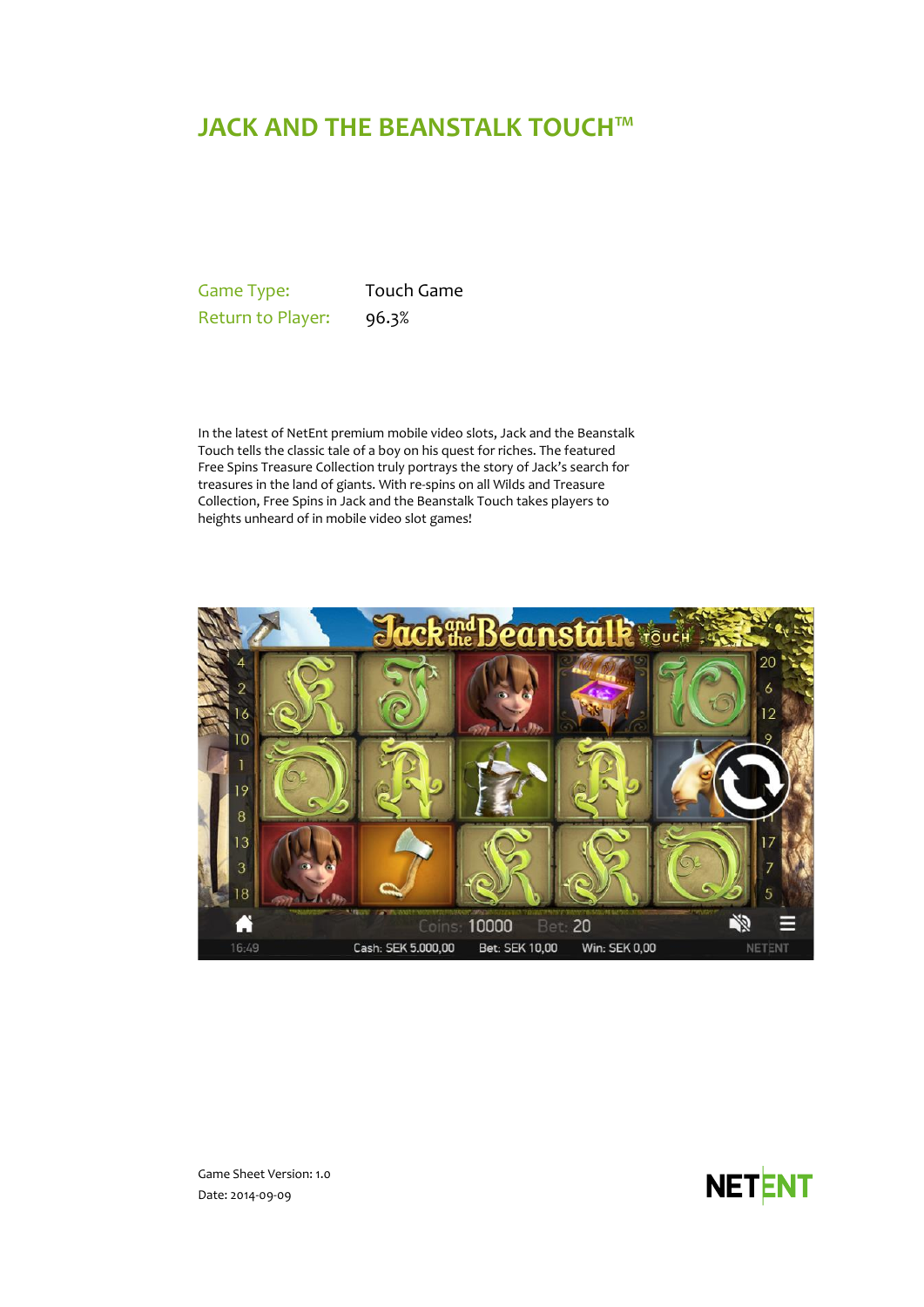<span id="page-1-0"></span>

| <b>GENERAL INFORMATION</b>         |                                                                                                                                                                                                                                                                                                                                                                                                                                                                                                               |
|------------------------------------|---------------------------------------------------------------------------------------------------------------------------------------------------------------------------------------------------------------------------------------------------------------------------------------------------------------------------------------------------------------------------------------------------------------------------------------------------------------------------------------------------------------|
| Game Type                          | Touch Game                                                                                                                                                                                                                                                                                                                                                                                                                                                                                                    |
| Reel Type                          | <b>Spinning Reels</b>                                                                                                                                                                                                                                                                                                                                                                                                                                                                                         |
| Reels                              | 5 reels, 3 rows, 20 bet lines (fixed)                                                                                                                                                                                                                                                                                                                                                                                                                                                                         |
| Default Bet Levels                 | $1 - 10$                                                                                                                                                                                                                                                                                                                                                                                                                                                                                                      |
| Default Coin Values $(\epsilon)$   | 0.01, 0.02, 0.05, 0.10, 0.20, 0.50                                                                                                                                                                                                                                                                                                                                                                                                                                                                            |
| Default Min / Max Bet $(\epsilon)$ | 0.20/100                                                                                                                                                                                                                                                                                                                                                                                                                                                                                                      |
| Default Free Round Values          | Bet level 1, 20 bet lines, €0.01 coin value (cost €0.20)                                                                                                                                                                                                                                                                                                                                                                                                                                                      |
| <b>GAME FEATURES</b>               |                                                                                                                                                                                                                                                                                                                                                                                                                                                                                                               |
|                                    | • Walking Wild Substitution.                                                                                                                                                                                                                                                                                                                                                                                                                                                                                  |
|                                    | • Wild symbols pay coin win x3.                                                                                                                                                                                                                                                                                                                                                                                                                                                                               |
|                                    | • Treasure Collection in Free Spins.                                                                                                                                                                                                                                                                                                                                                                                                                                                                          |
| <b>PAYOUT</b>                      |                                                                                                                                                                                                                                                                                                                                                                                                                                                                                                               |
| Return to Player (%)               | 96.3                                                                                                                                                                                                                                                                                                                                                                                                                                                                                                          |
| Default Maximum Win                | €15 000 / 30 000 coins - on a single bet line                                                                                                                                                                                                                                                                                                                                                                                                                                                                 |
| Hit Frequency (%)                  | 34.4                                                                                                                                                                                                                                                                                                                                                                                                                                                                                                          |
| <b>RESPONSIBLE GAMING</b>          |                                                                                                                                                                                                                                                                                                                                                                                                                                                                                                               |
| Player Limits                      | • Player and casino operator can set the following play limits: Bet & loss<br>per session, day, week or month. Block all play for a specified period<br>of time. Restrict session play length in minutes.<br>• Playing for real is restricted by player account funds (i.e. cannot play<br>for credit).<br>• (Italy jurisdiction only) Player can initially have a maximum of 1.000 $\epsilon$ in<br>the wallet. Since each game is a user session, the player's wallet may<br>exceed this limit during play. |
| Other                              | • Play for Fun<br>• Variable bet levels/coin values<br>• G4 mode                                                                                                                                                                                                                                                                                                                                                                                                                                              |
| <b>TECHNICAL INFORMATION</b>       |                                                                                                                                                                                                                                                                                                                                                                                                                                                                                                               |
| Device Platform                    | iOS<br>Android<br>Windows                                                                                                                                                                                                                                                                                                                                                                                                                                                                                     |
| Game ID                            | jackandbeanstalk mobile html (basic wallet)<br>jackandbeanstalk mobile html sw (seamless wallet)                                                                                                                                                                                                                                                                                                                                                                                                              |
| Game Version                       | 1.0                                                                                                                                                                                                                                                                                                                                                                                                                                                                                                           |
| Paytable Version                   | 1.0                                                                                                                                                                                                                                                                                                                                                                                                                                                                                                           |
| Paytable Version                   | 23.7                                                                                                                                                                                                                                                                                                                                                                                                                                                                                                          |
| Web Browser                        | Safari<br>Chrome<br>Internet Explorer<br>Partial support for Android stock browser                                                                                                                                                                                                                                                                                                                                                                                                                            |
| Technology                         | HTML5                                                                                                                                                                                                                                                                                                                                                                                                                                                                                                         |

Copyright © 2014 Net Entertainment Malta Services Ltd. This document and its contents are protected under International copyright law. 2/13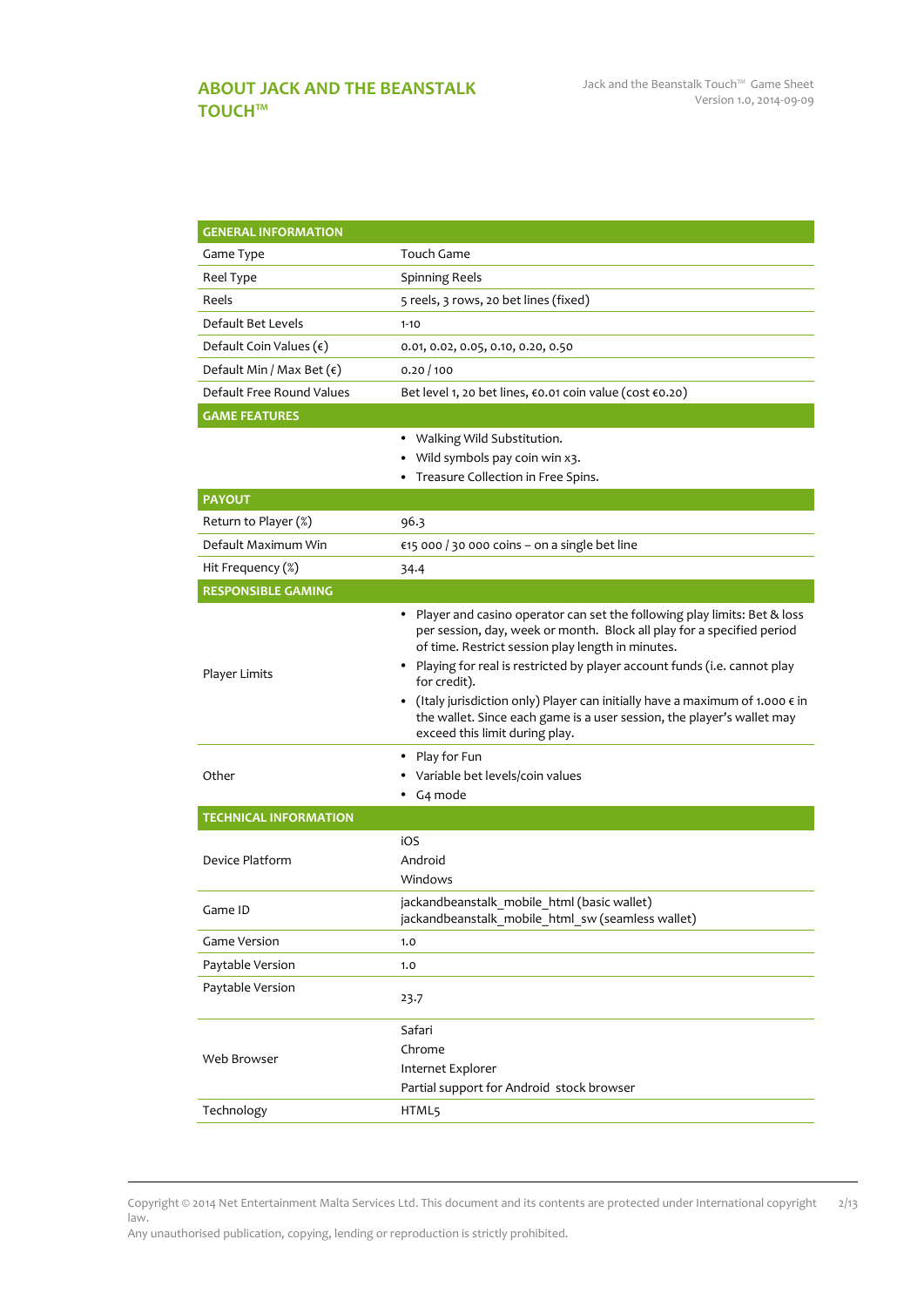# **[ABOUT JACK AND THE BEANSTALK](#page-1-0)  [TOUCH™](#page-1-0)**

|            | Refer to CasinoModule Help for information about launching |
|------------|------------------------------------------------------------|
| Deployment | CasinoModule games.                                        |

Copyright © 2014 Net Entertainment Malta Services Ltd. This document and its contents are protected under International copyright law. 3/13

Any unauthorised publication, copying, lending or reproduction is strictly prohibited.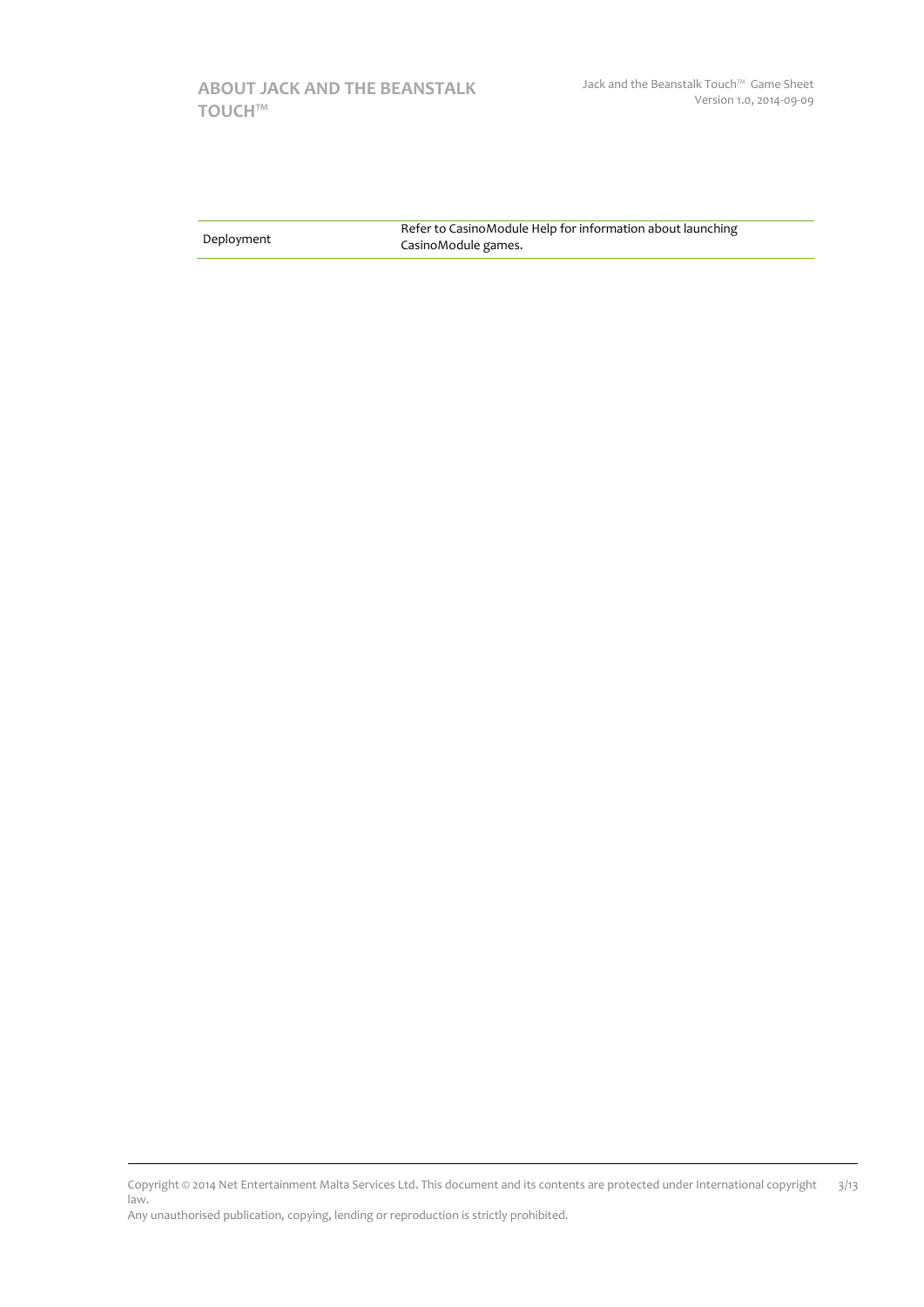<span id="page-3-0"></span>

#### Main screen

# **Game Theme and Graphics**

In our latest premium video slot, we tell the classic tale of Jack and the Beanstalk. From paper to 3D, Jack takes players on an adventure to the realms of giants and riches.



Medium Win Symbol Animation

#### **Main Game**

With a commitment to innovation as a driving force, NetEnt once again proves to be dedicated to consumer satisfaction. Jack and the Beanstalk Touch is certain to earn its place in the minds of any mobile video slot player who takes a spin on the reels of this 3D masterpiece.

- **Win Presentations.** Excitement takes on a whole new meaning in Jack and the Beanstalk Touch. With sounds and 3D animations, win anticipation in this game is above and beyond what one would expect from a video slot experience. All high win and medium win symbols animate on winning bet lines with a unique display for each symbol.
- **Re-Spin.** Players will be delighted to see that NetEnt has brought re-spin to the reels in this fun- filled mobile video slot. When any of the four featured Wild symbols appear on the reels, every subsequent spin is at no extra cost to the player until the Wild reaches reel one and disappears after the next re-spin. This amazing feature is what players are looking for in a game.
- **Reel Spin Suspense.** In this game NetEnt continues to use a near win reel spin to provide additional excitement, and heightened suspense and win anticipation.

Players can select the coin value and bet level before spinning the reels.

 **Game actions**. The buttons on the key pad perform the following different game actions:

|  | <b>BET LEVEL</b> | Dragging or tapping the slider increases and<br>decreases the bet level (i.e. number of coins<br>per bet line) by 1.                   |
|--|------------------|----------------------------------------------------------------------------------------------------------------------------------------|
|  |                  | Tapping the Spin button starts a game round<br>at the current bet level and coin value.                                                |
|  | COIN VALUE       | Dragging or tapping the slider increases and<br>decreases the coin value to the next level.                                            |
|  | <b>AUTOPLAY</b>  | Tapping the Autoplay button starts a game<br>round automatically. Sets 50 rounds by<br>default.                                        |
|  |                  | Tapping the plus sign on the Quick Settings<br>Menu button, opens the quick settings menu.<br>Player can choose to quick spin or start |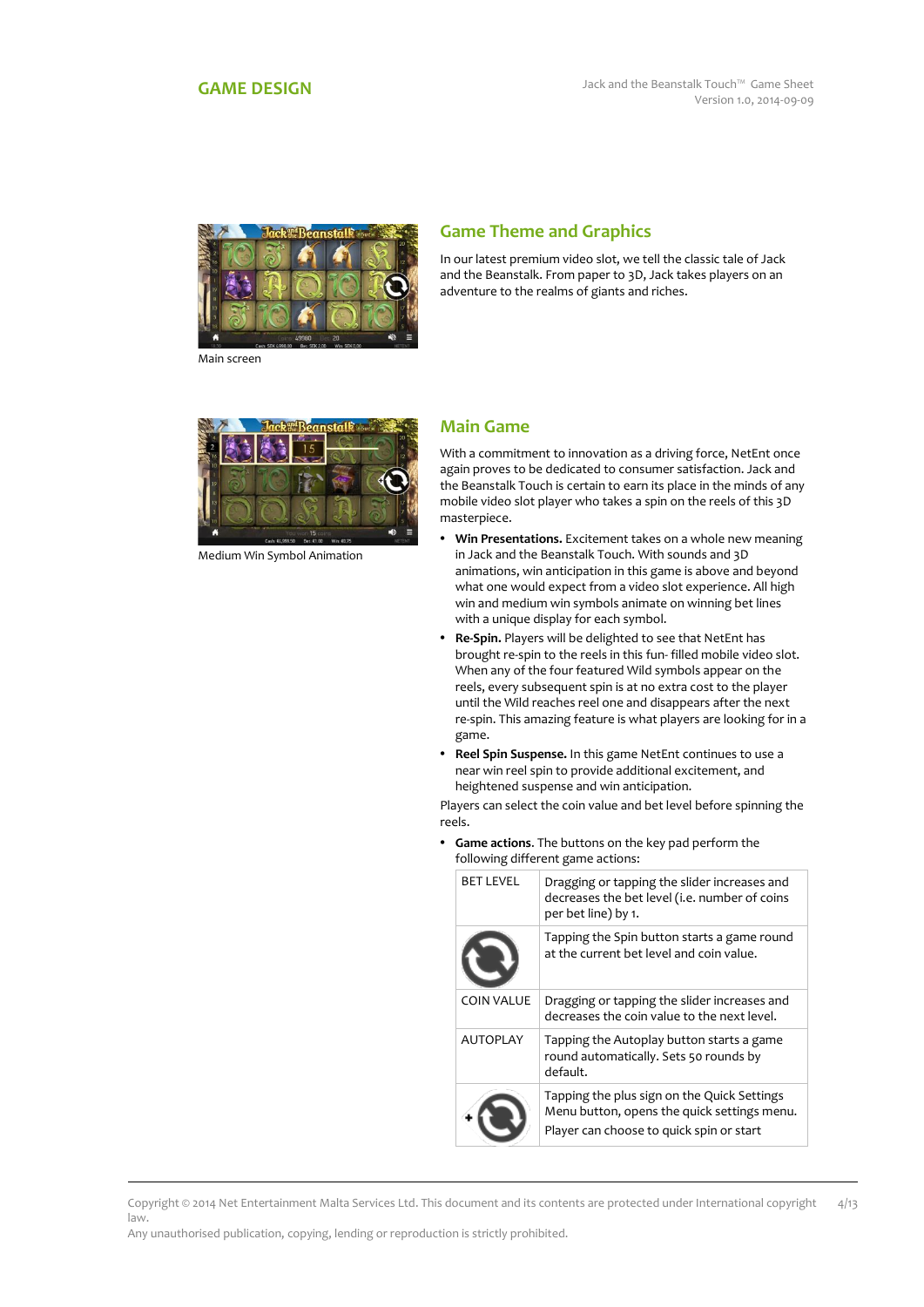autoplay without going to the settings menu.



Big Win Presentation

#### **Big Win**

The Big Win presentation in Jack and the Beanstalk Touch gives players a chance to see Jack at his happiest. Jack jumps up and cheers as the diamond appears above the stalk with a spectacle of lights and sounds.



Walking Wild Re-Spin in the Main game

#### **Walking Wilds**

Satisfaction is guaranteed when a Wild hits the reels. In addition to the animations and sounds, wins with Wilds are tripled, giving a chance for massive wins. The sky is truly the limit in this all around fun-filled mobile video slot game.

**Main Game / Free Spins.** Walking Wilds in the main game and n Free Spins can appear on any of the reels and progressively move to the leftmost reel after each re-spin. After a re-spin on reel one, the Wild symbol disappears from the reels. This magnificent feature is sure to keep win anticipation at a heightened state, giving players a truly memorable time on the reels.



Free Spins Intro Screen







Key Symbol

### **Free Spins and Treasure Collection**

The Treasure Collection feature in Free Spins is another reason that sets NetEnt apart from others in the industry. With plenty of chances of massive wins, Jack and the Beanstalk Touch offers players an online gaming experience that can only be found in one of NetEnt premium mobile video slots.

- **Treasure Collection Feature.** For every three Keys collected from the 5th reel, players notice that any Wild symbol appearing on the reels is transformed into one of the following Wilds:
- **Double Stacked Wild of two Money Bags.** Any wild appearing on the reels after 3 keys are collected, transform into a Double Stacked Wild.
- **Triple Stacked Wild of Three Golden Hens.** Jack isn't satisfied with only the money bags after he learns of the hen that lays golden eggs. Players can collect a total of 6 Keys and unlock the triple Stacked Wild.
- **Expanding Golden Harp Wild.** Above all Jack is after the walking golden harp. When a total of 9 Key symbols are collected the Expanding Golden Harp is unlocked.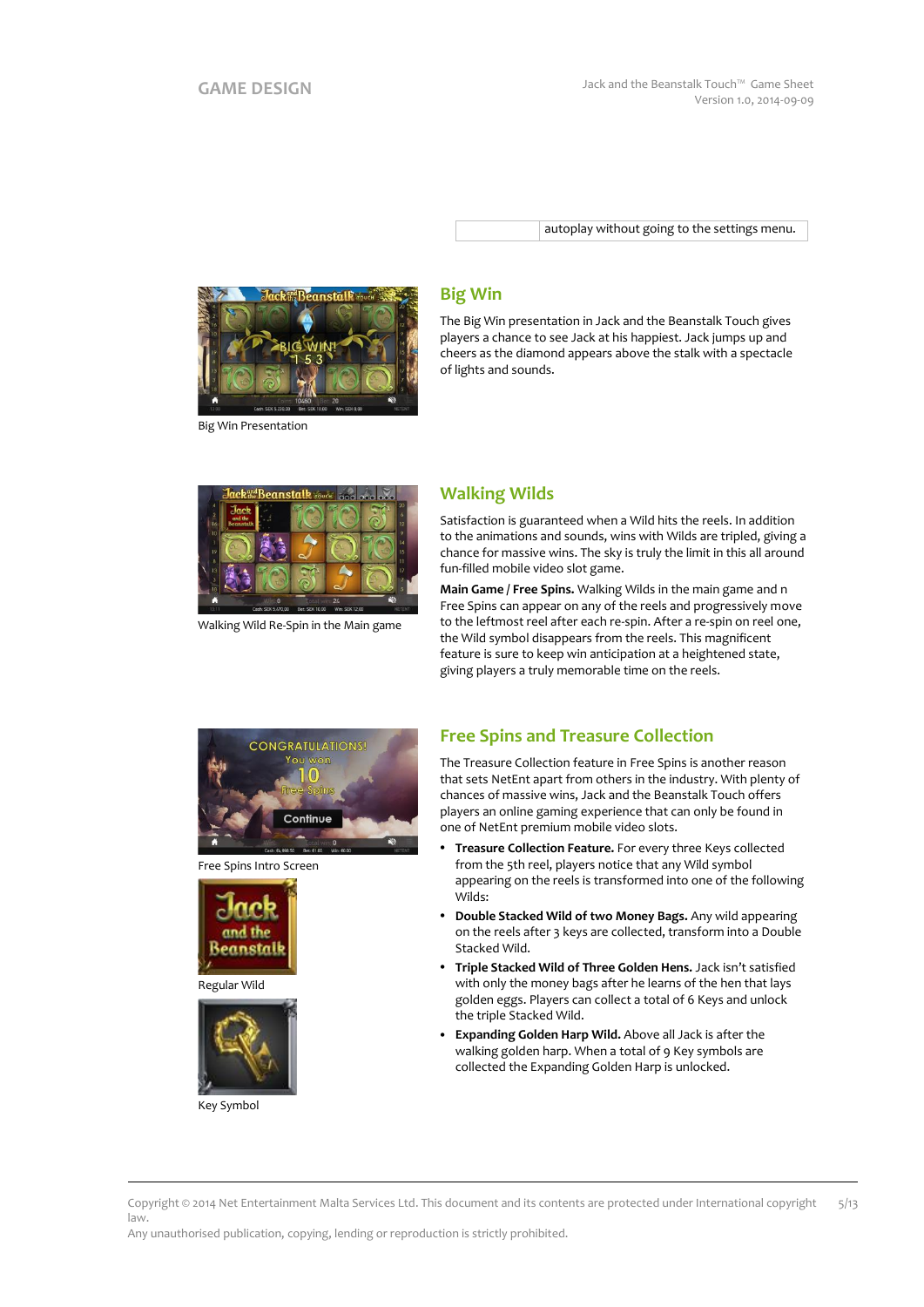

Free Spins Wilds / Treasures



Treasure Collection in Free Spins with an Expanding Golden Harp



#### Copyright © 2014 Net Entertainment Malta Services Ltd. This document and its contents are protected under International copyright law. 6/13

Any unauthorised publication, copying, lending or reproduction is strictly prohibited.

# **Bet Lines**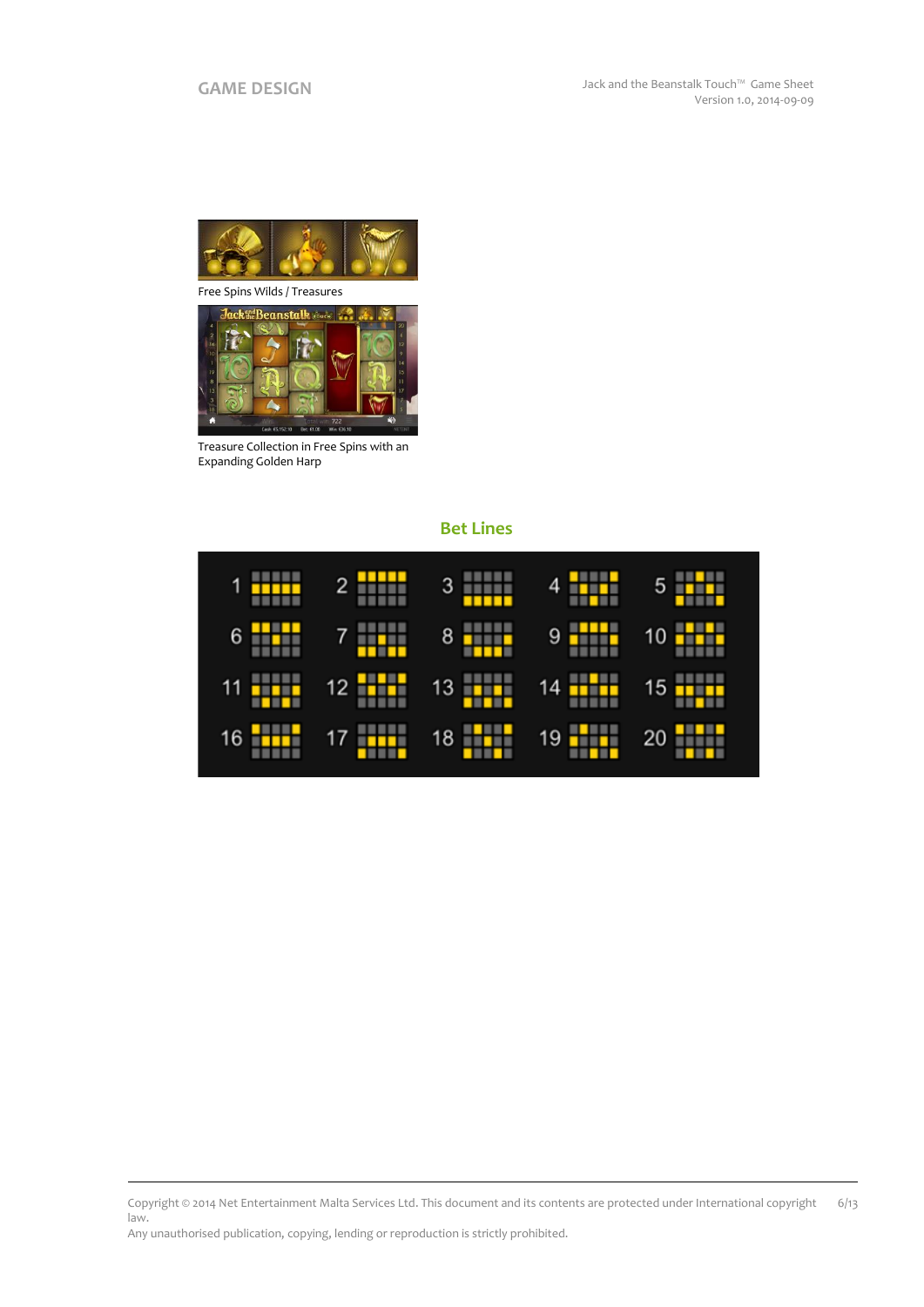#### <span id="page-6-0"></span>**Payout Summary**

#### GAME RETURN TO PLAYER (RTP)

- Total game: 96.3%
- Main game: 71.5%
- Free Spins: 24.8%

#### HIT FREQUENCY

- Main game: 34.4%
- Free spins: 33.9%
- Into Free spins: 0.59%

#### MAXIMUM PAYOUT

- Main game: €15 000 / 30 000 coins on a single bet line
- Free spins: €15 000 / 30 000 coins on a single bet line
- Coinciding: €300 000 / 600 000 coins

**Note**: The maximum win of a game round is higher than the maximum coinciding win, since a game round may include several spins.

#### PAYOUT RULES IN MAIN GAME

- Bet line wins are multiplied by the number of coins bet per bet line.
- Wild symbol substitutes for all symbols except Scatter and Key symbols.
- Only the highest win per active bet line paid.
- Bet line wins pay if in succession from leftmost to right.
- Simultaneous wins on different bet lines are added.

#### PAYOUT RULES IN FREE SPINS

- 3 or more Scatter symbols activate 10 Free Spins.
- 3 or more Scatter symbols during Free Spins activate 5 additional Free Spins.
- Free Spins are played at the same bet as the round activating Free Spins.

#### **Paytable**

# **FREE SPINS**

# 3 or more Scatter symbols activate 10 Free Spins.

3 or more Scatter symbols during Free Spins activate 5 additional Free Spins. Free Spins are played at the same bet as the round activating Free Spins.

Copyright © 2014 Net Entertainment Malta Services Ltd. This document and its contents are protected under International copyright law. 7/13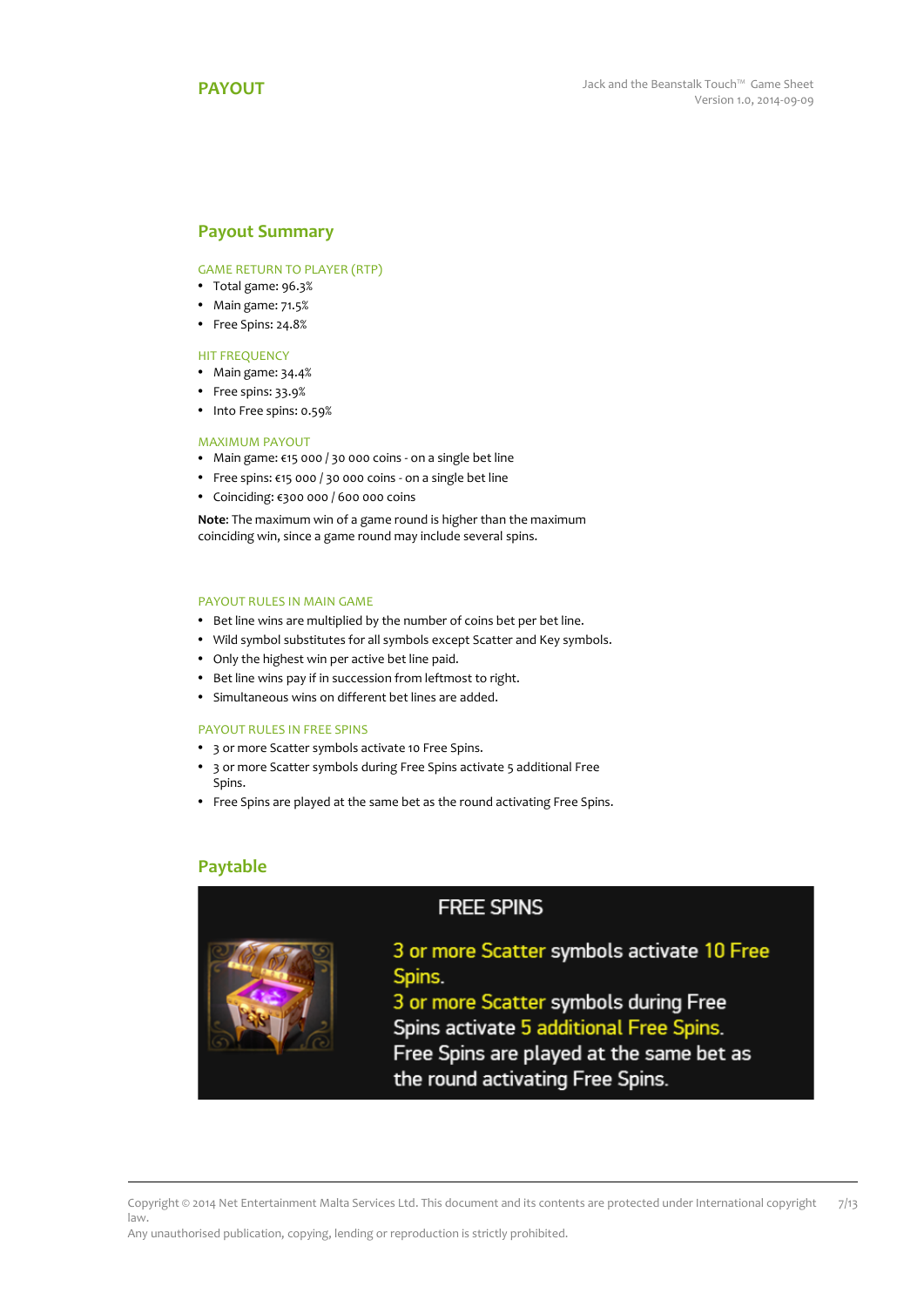# **WALKING WILD**



When a Wild symbol appears on the reels, a re-spin is awarded. During the re-spin the Wild symbol moves one reel to the left and another re-spin occurs.

Re-spins continue as long as a Wild symbol is present on the reels.



# **TREASURE COLLECTION**



The key symbols found on reel 5 in Free Spins unlock the following Wild features:



# 2 Stacked Money Bags

Collect 3 key symbols, and the next Wild appearing on the reels will become a Stacked Wild of 2 money bag symbols.

Copyright © 2014 Net Entertainment Malta Services Ltd. This document and its contents are protected under International copyright law. 8/13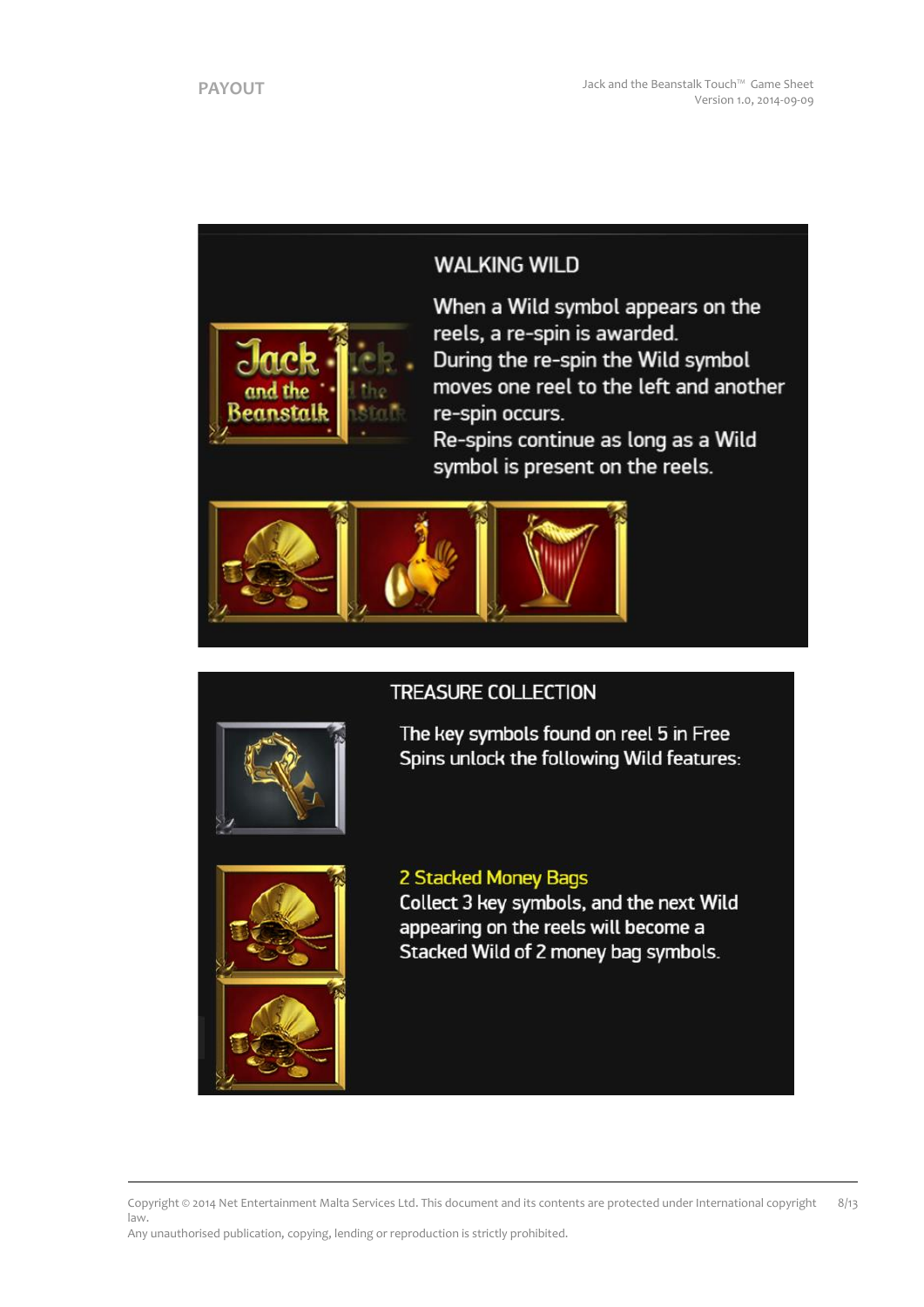

3 Stacked Golden Hens Collect 6 key symbols, and the next Wild appearing on the reels will become a Stacked Wild of 3 golden hen symbols.



# **Expanding Golden Harps**

Collect 9 key symbols, and the next Wild appearing on the reels will become an Expanding Wild with a golden harp symbol.

Copyright © 2014 Net Entertainment Malta Services Ltd. This document and its contents are protected under International copyright law. Any unauthorised publication, copying, lending or reproduction is strictly prohibited. 9/13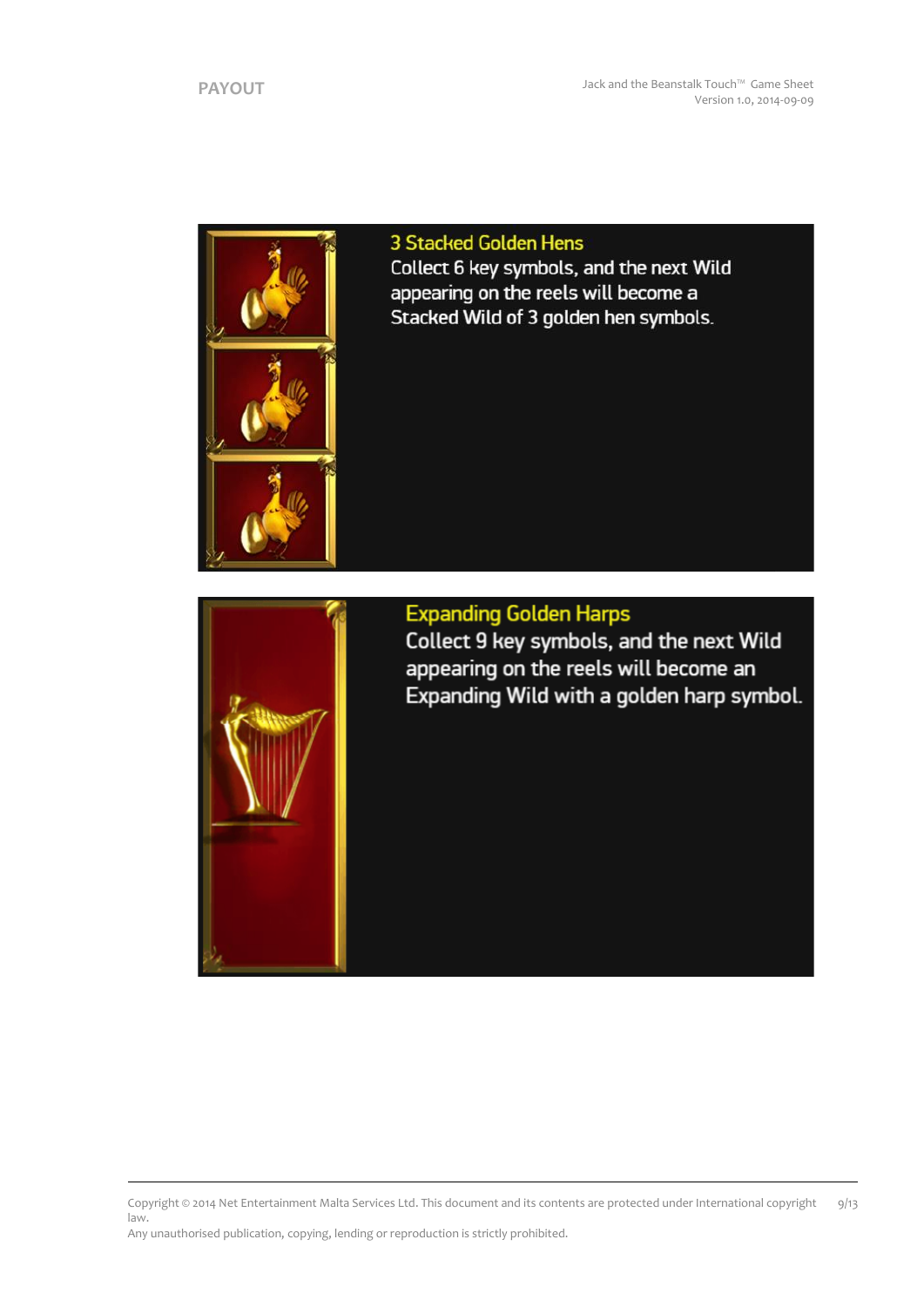

Copyright © 2014 Net Entertainment Malta Services Ltd. This document and its contents are protected under International copyright 10/13law.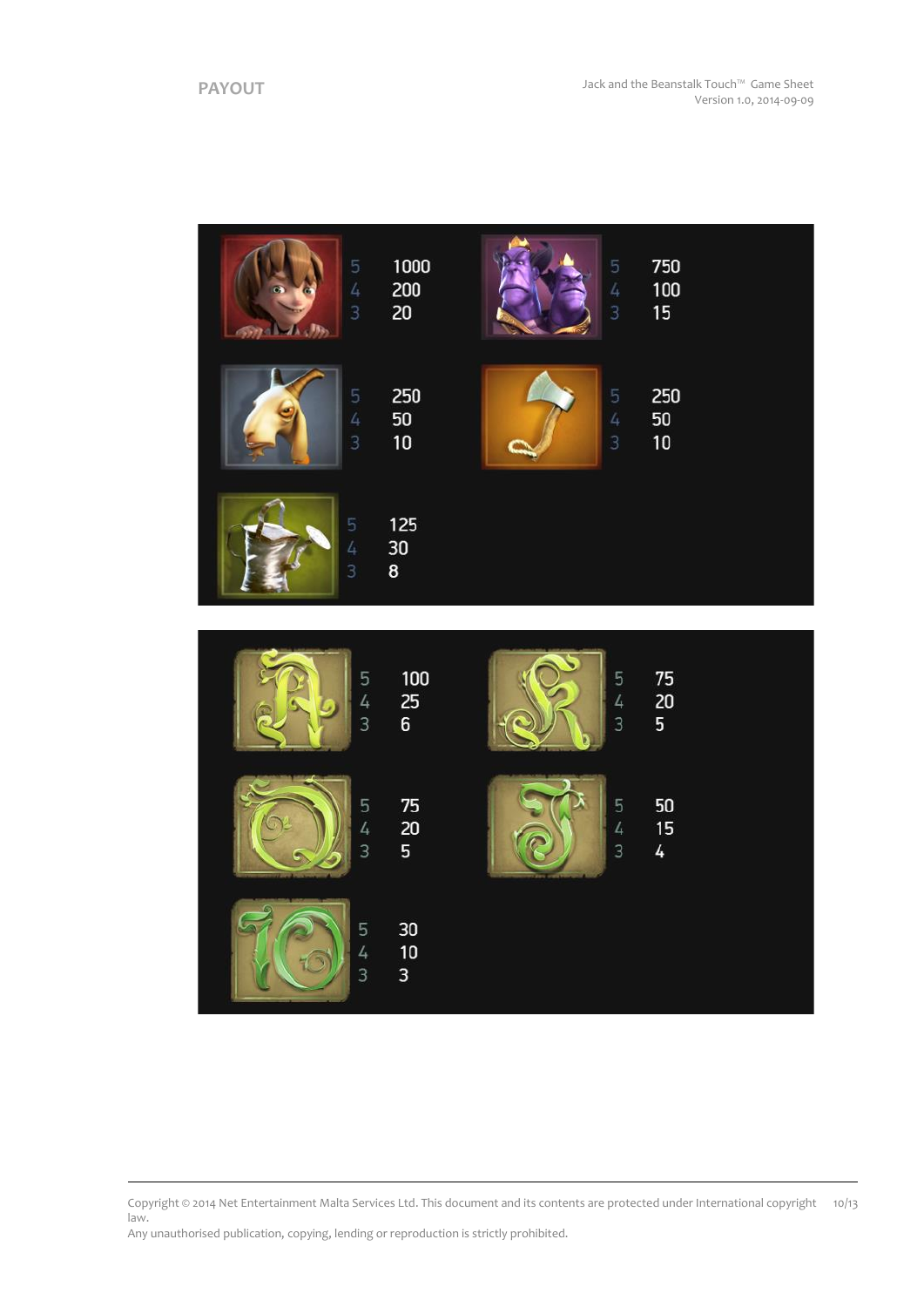### **Randomisation**

#### RANDOM NUMBER GENERATOR (RNG)

The algorithm used for random number generation (RNG) is Fortuna, a cryptographically secure pseudorandom number generator (PRNG) devised by Bruce Schneier and Niels Ferguson. For more information, see the document Random Number Generation.

The Random Number Generator and its implementation has been tested and approved/certified for randomness according to prevailing industry standards by an accredited, independent, 3rd party test facility.

#### ALGORITHM FOR A RANDOM REEL POSITION

A reel represents an array of symbols where each symbol has an index ("a position").

- 1. A random number between 0 (zero) and the length of the reel is acquired.
- 2. The random number is added to the game as "the new reel position to use".

#### **Malfunction Management**

If a player attempts to access a game using an invalidated session, (for example, due to inactivity or system restart) an error message is displayed in the game. The player can then log on again and resume game play. The game state is always stored so the player can resume game play exactly where he or she left off.

In case of an HTTP error, network timeout or server error a "technical error" message will be displayed to the player and the game will stay in an "unavailable" state until the player reloads the game at a time when the game becomes available.



If a session times out, a "session timeout" message will be displayed to the player and the game will stay in an "unavailable" state until the player reloads the game.



In case of an "out of money" event, an "out of money" message will be displayed to the player and the game will stay in an "unavailable" state until the player reloads the game.

Copyright © 2014 Net Entertainment Malta Services Ltd. This document and its contents are protected under International copyright law.  $11/13$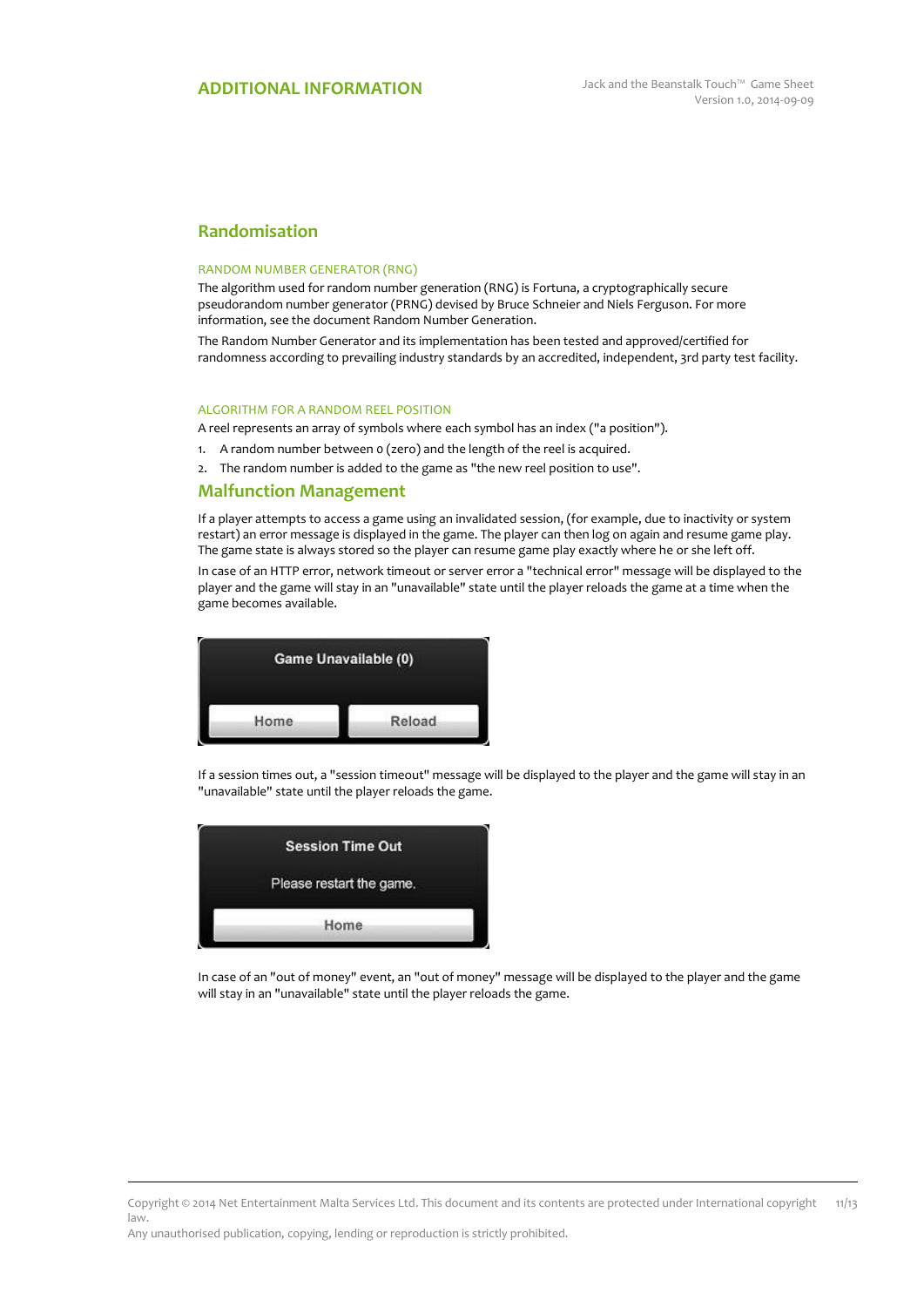

Further information on management of malfunctions is also described in section 3.2.1 of the Gaming Platform (Progetto Della Piattaforma Di Gioco) document. This document provides details on how a player is informed of balance return payments and the technical process.

Information regarding session timeouts and malfunctions is provided to the player via the game rules. Specifically, the player is informed that "In the event of malfunction of the gaming hardware/software, all affected game bets and payouts are rendered void and all affected bets refunded."

#### **Information to the Player**

Players receive a response required message every hour of continuous play: They cannot continue playing unless they respond to the message which provides them with details about the amount bet and won so far during game play.

Players also have access to their game session history and game rules from within the game at all times.

### **Game Simulation**

A demo version of the game is available at http://www.netent.com/products/net-entertainment-touch/

Copyright © 2014 Net Entertainment Malta Services Ltd. This document and its contents are protected under International copyright law. 12/13